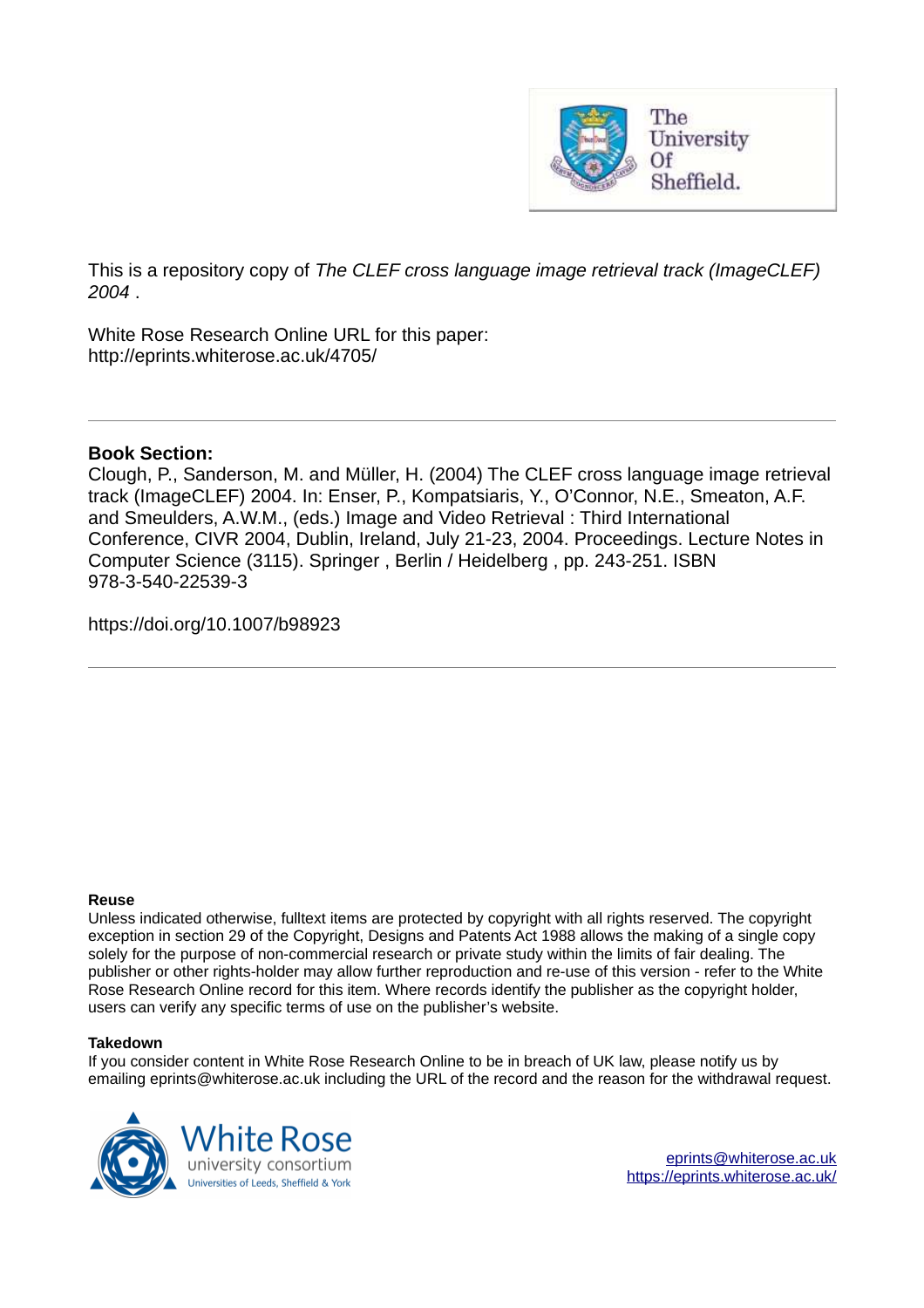promoting access to White Rose research papers



# **Universities of Leeds, Sheffield and York http://eprints.whiterose.ac.uk/**

This is an author produced version of the published paper.

White Rose Research Online URL for this paper: http://eprints.whiterose.ac.uk/4705/

# **Published paper**

Clough, P., Sanderson, M. and Müller, H. (2004) The CLEF cross language image retrieval track (ImageCLEF) 2004. In: Image and Video Retrieval : Third International Conference, CIVR 2004, Dublin, Ireland, July 21-23, 2004. Proceedings. Lecture Notes in Computer Science (3115). Springer , Berlin / Heidelberg, pp. 243-251.

> White Rose Research Online eprints@whiterose.ac.uk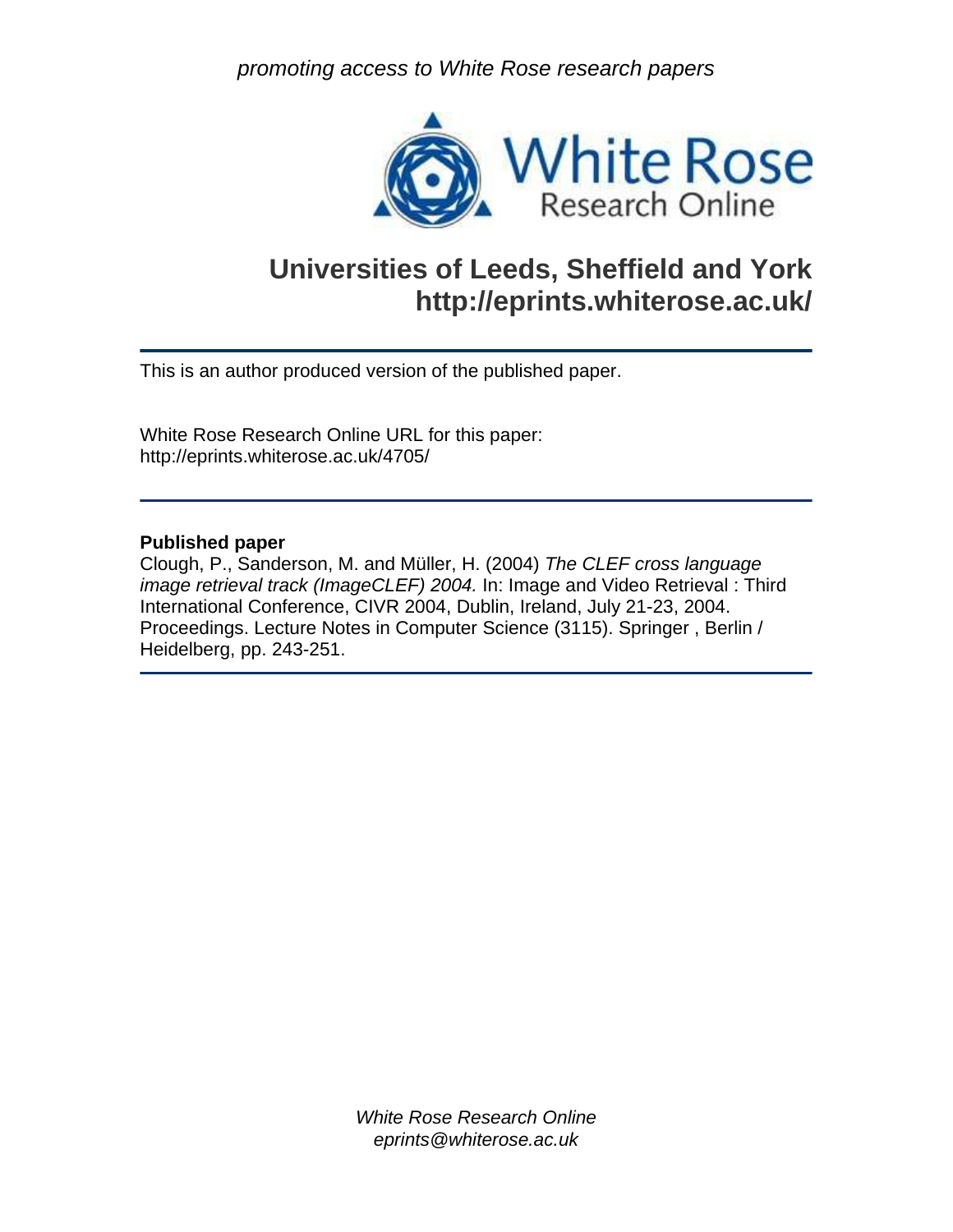# The CLEF 2004 Cross-Language Image Retrieval Track

Paul Clought, Henning Müller‡and Mark Sandersont

†University of Sheffield, Western Bank, Sheffield, S10 2TN, UK †University and University Hospitals of Geneva. Service of Medical Informatics. rue Micheli-du-Crest 24,1211 Geneva 14, Switzerland. p.d.clough@sheffield.ac.uk, henning.mueller@sim.hcuge.ch, m.sanderson@sheffield.ac.uk

Abstract. The purpose of this paper is to outline efforts from the 2004 CLEF cross-language image retrieval campaign (ImageCLEF). The aim of this CLEF track is to explore the use of both text and content-based retrieval methods for cross-language image retrieval. Three tasks were offered in the ImageCLEF track: a TREC-style ad-hoc retrieval task, retrieval from a medical collection, and a user-centered (interactive) evaluation task. Eighteen research groups from a variety of backgrounds and nationalities participated in ImageCLEF. In this paper we describe the ImageCLEF tasks, submissions from participating groups and summarise the main findings.

#### $\mathbf{1}$ Introduction

A great deal of research is currently underway in the field of Cross-Language Information Retrieval (CLIR) [1]. Campaigns such as CLEF and TREC have proven invaluable in providing standardised resources for comparative evaluation for a range of retrieval tasks. However, one area of CLIR which has received less attention is image retrieval. In many collections (e.g. historic or stockphotographic archives, medical databases and art/history collections), images are often accompanied by some kind of text (e.g. metadata or captions) semantically related to the image. Retrieval can then be performed using primitive features based on pixels which form an image's content (Content–Based Image Retrieval or CBIR [2]), using abstracted textual features assigned to the image, or a combination of both. The language used to express the associated texts or metadata should not affect the success of retrieval, i.e. an image with English captions should be searchable in languages other than English. Practically, this would enable organisations who manage image collections such as Corbis<sup>1</sup> or Getty Images<sup>2</sup> to be able to offer the same collection to a wider and more diverse range of users with different language backgrounds. It is this area of CLIR

 $1$  See http://www.corbis.com/

 $2$  See http://www.gettyimages.com/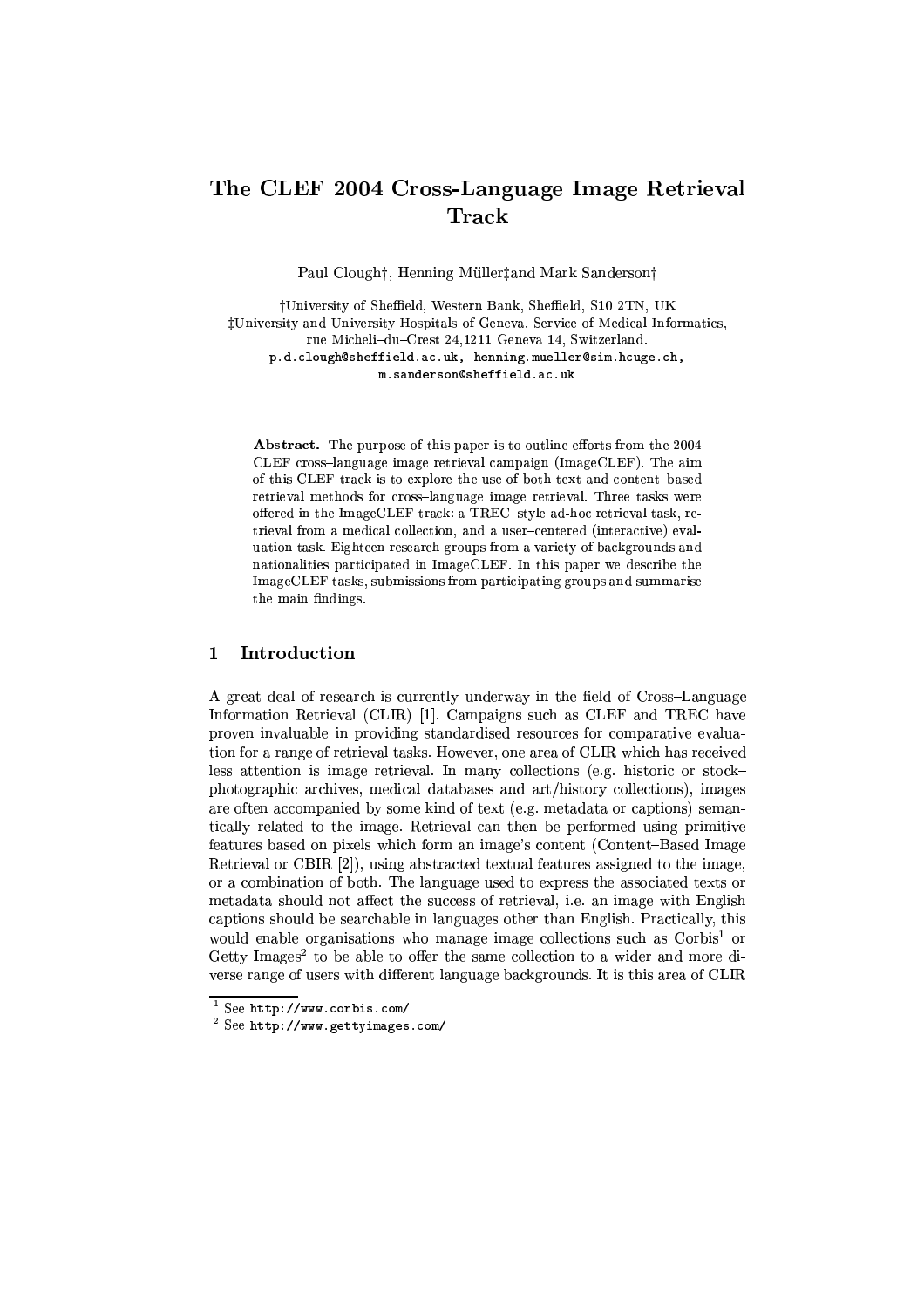which we address in ImageCLEF<sup>3</sup>, the CLEF cross-language image retrieval campaign.

In 2003, we organised a pilot experiment with the following aim: given a multilingual statement describing a user need, find as many relevant images as possible [3]. A collection of historic photographs from St. Andrews University Library was used as the dataset and 50 representative search topics created to simulate the situation in which a user expresses their need in text in a language different from the collection and requires a visual document to fulfil their search request (e.g. searching an on-line art gallery or stock-photographic collection). Four groups from industry and academia participated using purely text-based retrieval methods and a variety of translation and query expansion methods.

To widen the scope of tasks offered by ImageCLEF and offer greater diversity to participants, in 2004 we offered both a medical retrieval and a user-centered evaluation task, along with a bilingual ad hoc retrieval task based on the St. Andrews photographic collection. To encourage participants to use content-based retrieval methods in combination with text-based methods, we did the following: (1) provided participants with access to a default CBIR system<sup>4</sup>, and (2) created a medical retrieval task where initial retrieval is visual. These ideas payed off as many groups used visual retrieval only  $[4-6]$ , and the supplied visual system was also used several times [7,8]. A number of groups combined visual and textual approaches [9, 10]. Also, to promote  $ImageCLEF$  as the CLEF entry-level CLIR task, we offered topics in 12 languages rather than the 6 offered in 2003. In the following sections of this paper we describe the test collections, the search tasks, participating research groups, results from ImageCLEF 2004 and a summary of the main findings.

#### The ImageCLEF 2004 Tasks  $\overline{2}$

Evaluation of a retrieval system is either system-focused (e.g. comparative performance between systems) or user-centered, e.g. a task-based user study. ImageCLEF offers the necessary resources and framework for comparative and user-centered evaluation. Two image collections were provided: (1) the St. Andrews collection of historic photographic images, and  $(2)$  the CasImage radiological medical database. In addition, example search topics and relevance assessments or ground truths (called *grels*) based on submitted entries were also provided.

Two tasks were offered which used the St. Andrews collection: (1) a bilingual ad hoc retrieval task: given an initial topic find as many relevant images as possible, and (2) a known-item interactive task: given a target image, users

 $3$  See http://ir.shef.ac.uk/imageclef2004/ for further information about the ImageCLEF 2004 campaign.

<sup>&</sup>lt;sup>4</sup> We offered access to the VIPER system (http://viper.unige.ch/) through: (1) PHP, (2) a list of the top N images from a visual search using given exemplar images, and (3) via local download and installation of GIFT http://www.gnu.org/software/gift/.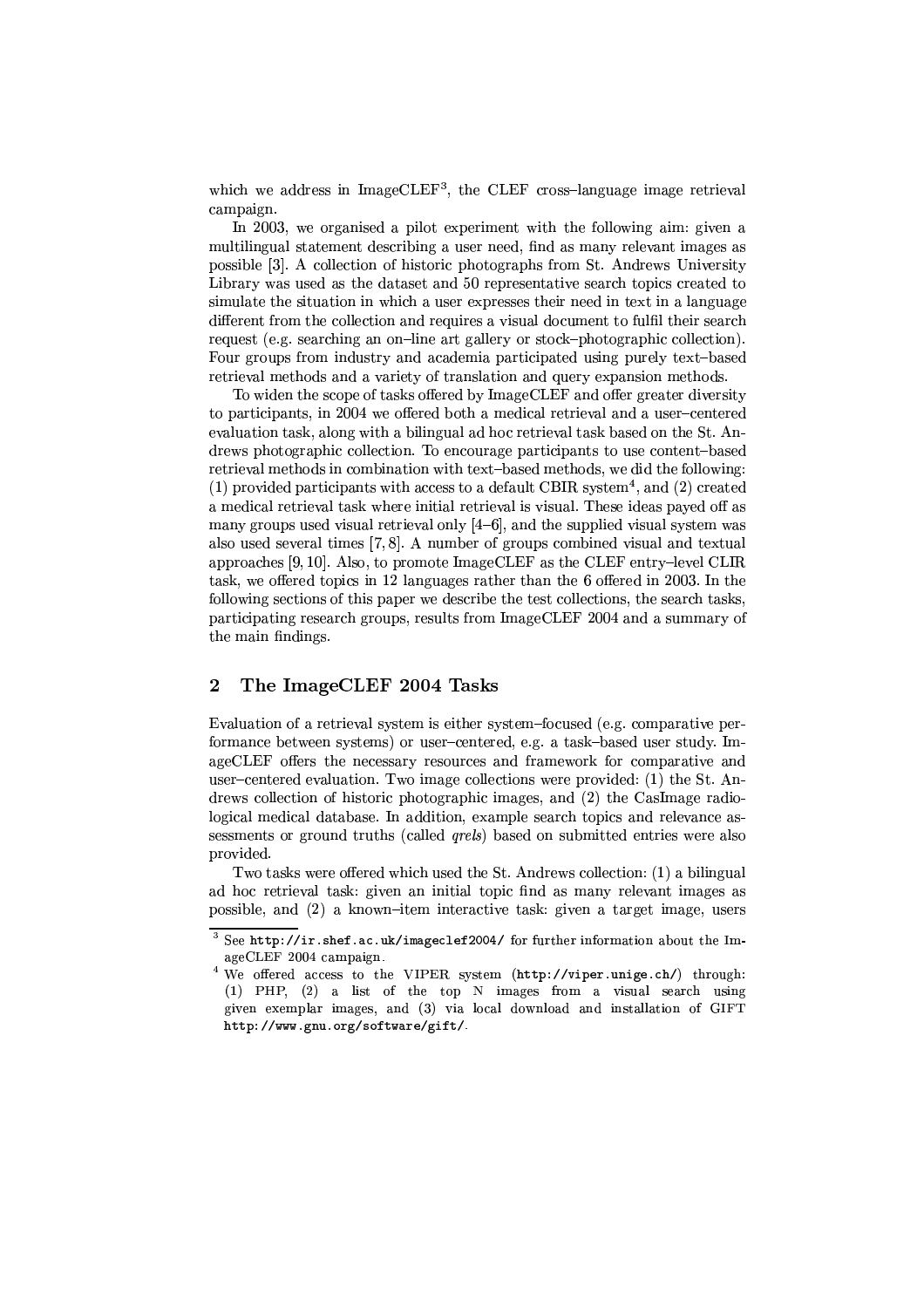| Group                                        | ID                 | Country                  | Medical     | IAd-hoc-              | Interactivel |
|----------------------------------------------|--------------------|--------------------------|-------------|-----------------------|--------------|
|                                              |                    |                          |             | $(\#Runs)$ $(\#Runs)$ |              |
| National Taiwan University                   | ntu                | Taiwan                   |             | $\star$ (5)           |              |
| I-Shou University                            | KIDS               | Taiwan                   | $\star$ (3) | $\star$ (4)           | $\star$      |
| University of Sheffield                      | sheffield          | UK                       |             | $\star$ (5)           |              |
| Imperial College                             | imperial           | UK                       | $\star(1)$  |                       |              |
| Dublin City University                       | dcu                | Ireland                  |             | $\star$ (79)          |              |
| University of Montreal                       | montreal           | Canada                   |             | $\star$ (11)          |              |
| Oregon Health and Science U.                 | OSHU               | USA                      | $\star(1)$  |                       |              |
| State University of New York                 | Buffalo            | USA                      | $\star$ (3) |                       |              |
| Michigan State University                    | msu                | USA                      |             | (4)<br>$\star$        | $\star$      |
| University of Alicante                       | alicante           | Spain                    |             | (27)<br>$\star$       |              |
| Daedalus                                     | daedalus           | Spain                    | $\star$ (4) | $\star$ (40)          |              |
| UNED                                         | uned               | Spain                    |             | $\star$ (5)           |              |
| University Hospitals Geneva                  | geneva             | Switzerland $\star$ (14) |             | $\star$ (2)           |              |
| Dept. Medical Informatics, Aachen aachen-inf |                    | Germany                  | $\star$ (2) |                       |              |
| Dept. Computer Science, Aachen               | aachen-med Germany |                          | $\star$ (8) | $\star$ (4)           |              |
| University of Tilburg                        | tilburg            | Netherlands $\star$ (1)  |             |                       |              |
| CWI                                          | cwi                | Netherlands $\star$ (4)  |             |                       |              |
| Commissariat Energie Automique cea           |                    | France                   | $\star$ (2) | $\star$ (4)           |              |
|                                              |                    |                          | 11(43)      | $12(190)$ $ 2$        |              |

Table 1. Participating Groups in ImageCLEF 2004.

must find it again. For the CasImage collection, a query-by-example search task was offered: given an initial medical image find as many relevant images as possible. It is, of course, difficult to create evaluation resources which test all kinds of retrieval systems, but the tasks offered do pose different challenges and will appeal to researchers from a variety of backgrounds.

## 2.1 Participating Groups

In total 18 groups participated in ImageCLEF 2004 (Table 1): 11 in the medical task, 12 in the bilingual ad hoc task and 2 in the interactive task. This evaluation attracted research groups from 10 countries with various retrieval backgrounds including text, visual and medical. In total 43 submissions (runs) were submitted to the medical task, 190 to the ad-hoc task and 2 to the interactive task.



Short title: Rev William Swan. Long title: Rev William Swan. Location: Fife, Scotland Description: Seated, 3/4 face studio portrait of a man. Date: ca.1850 Date: ca.1000<br>Photographer: Thomas Rodger<br>Categories: [ ministers ][ identified male ][ dress - clerical ] Notes: ALB6-85-2 jf/ pcBIOG: Rev William Swan () ADD: Former owners of album: A Govan then J J? Lowson. Individuals and other subjects indicative of St Andrews provenance. By T. R. as identified<br>by Karen A. Johnstone " Thomas Rodger 1832-1883. A biography and catalogue of selected works"

Fig. 1. An example image and caption from the St. Andrews collection.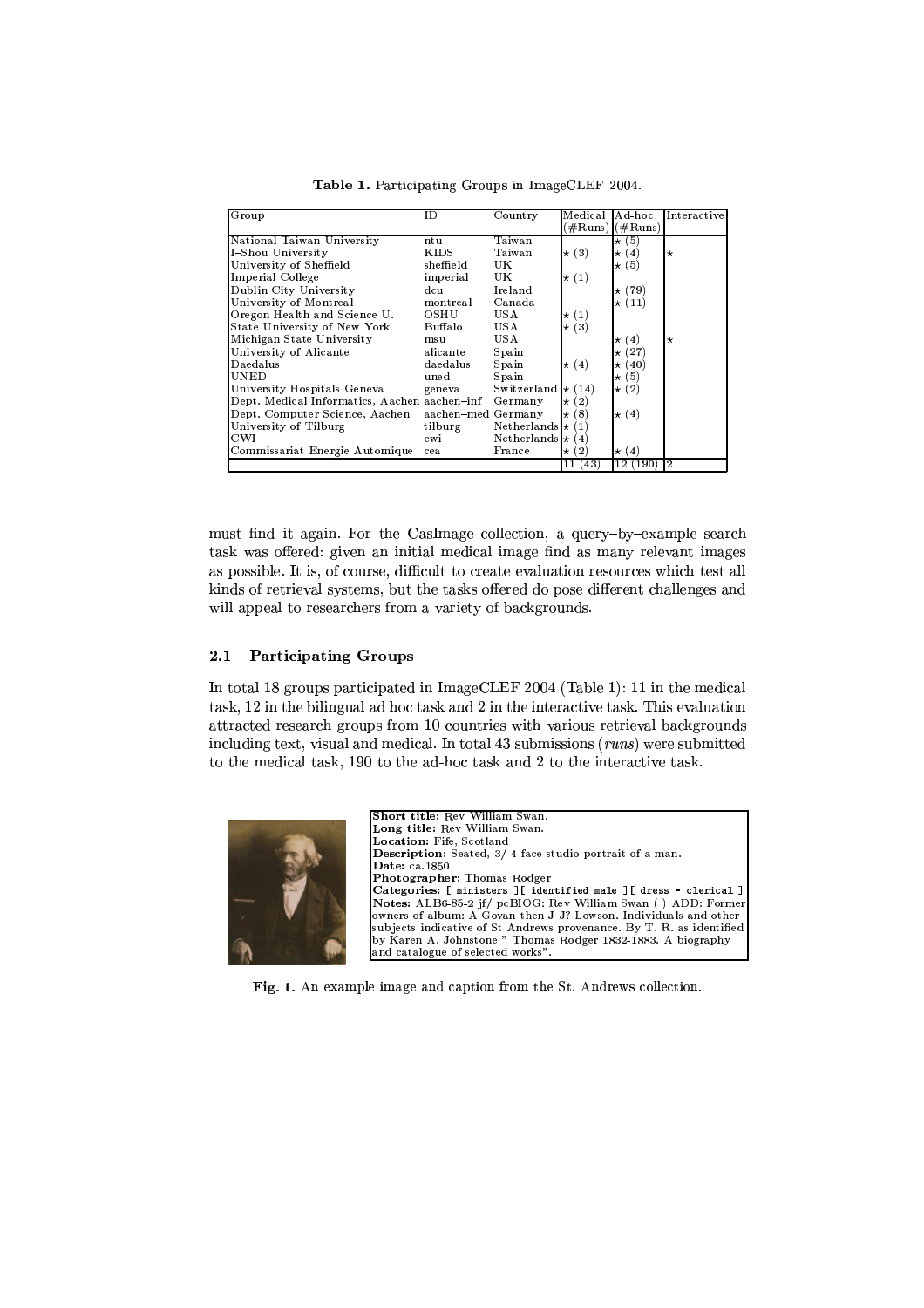#### $2.2$ Ad Hoc Retrieval from the St. Andrews Collection

Similar to the TREC ad hoc retrieval task, we test retrieval when a system is expected to match a user's one-time query against a more or less static collection (i.e. the set of documents to be searched is known prior to retrieval, but the search requests are not). Multilingual text queries are used to retrieve as many relevant images as possible from the St. Andrews image collection. Queries for images based on abstract concepts rather than visual features are predominant in this task. This limits the effectiveness of using visual retrieval methods alone as either these concepts cannot be extracted using visual features and require extra external semantic knowledge (e.g. the name of the photographer), or images with different visual properties may be relevant to a search request (e.g. different views of Rome).

The St. Andrews collection consists of 28,133 images, all of which have associated textual captions written in British English (the target language). The captions consist of 8 fields including title, photographer, location, date and one or more pre-defined categories (all manually assigned by domain experts). Examples can be found in [11] and the St. Andrews University Library<sup>5</sup>.

A new set of 25 topics was generated by the authors familiar with the St. Andrews collection. We first decided on general topic areas and then refined them to create representative search requests to test the capabilities of both cross-language and image retrieval systems. General categories were obtained from an analysis of log files from on-line access to the St Andrews' collection. a discussion with staff from St. Andrews University Library - the proprietors of the collection, and categories identified by Armitage and Enser [12] for users of picture archives. The type of information that people typically search for in the St. Andrews collection include the following:

- Social history, e.g. old towns and villages, children at play and work.
- Environmental concerns, e.g. landscapes and wild plants.
- History of photography, e.g. particular photographers.
- Architecture, e.g. specific or general places or buildings.
- Golf, e.g. individual golfers or tournaments.
- Events, e.g. historic, war related.
- Transport, e.g. general or specific roads, bridges etc.
- Ships and shipping, e.g. particular vessels or fishermen.

Given these general categories (and others), topics were created by refinement based on attributes such as name of photographer, date and location. A list of topic titles can be found in [13]. These are typical of retrieval requests from picture archives where semantic knowledge is required in addition to the image itself to perform retrieval. Topics consist of title (a short sentence or phrase describing the search request in a few words) and a narrative (a description of what constitutes a relevant or non-relevant image for that search request). We also provided an example relevant image which we envisaged could be used for relevance feedback (both manual and automatic) and query-by-example searches. Topic

 $5$  http://www-library.st-andrews.ac.uk/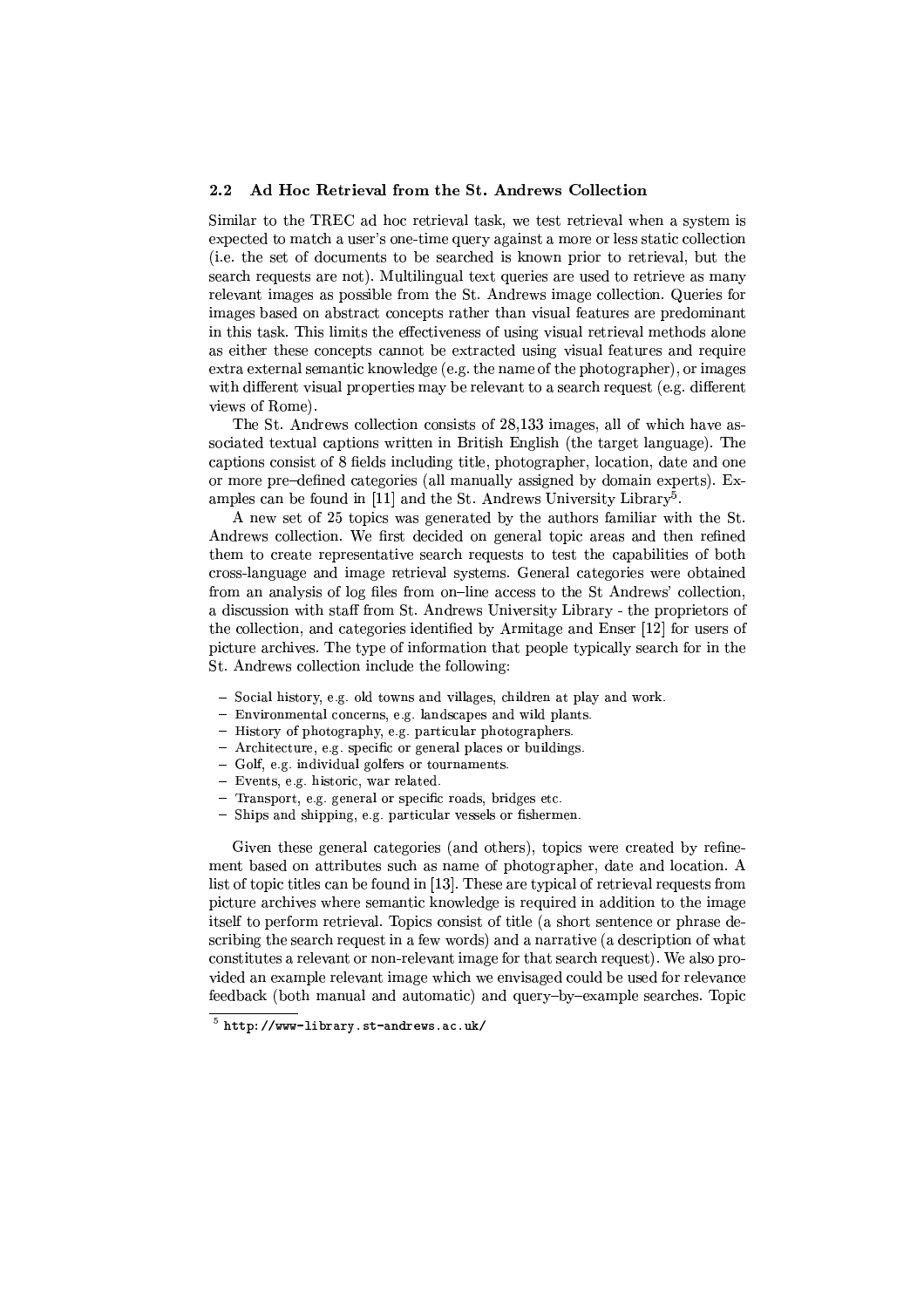titles were translated into French, German, Spanish<sup>6</sup>, Dutch, Italian, Chinese, Japanese, Finnish, Swedish, Danish, Russian and Arabic by native speakers. An example topic is shown in Figure 2.



<top>  $\langle$ num $\rangle$  Number: 1  $\langle$ /num $\rangle$ <title> Portrait pictures of church ministers by Thomas Rodger </title> <narr> Relevant images are portrait photographs of ministers or church leaders by the photographer Thomas Rodger. Images from any era are relevant, but must show one person only taken within a studio, i.e. posing for the picture. Pictures of groups are not relevant. </narr> </top>

Fig. 2. An example ad hoc topic in English.

Participants were asked to classify their runs according to four main query dimensions: query language, manual vs. automatic (automatic runs involve no user interaction; whereby manual runs are those in which a human has been involved in query construction), with or without query expansion<sup>7</sup> (QE), and use of title vs. title and narrative (narratives were translated by participants for French topics). As training data, 5 topics from 2003 were provided together with relevance assessments (197 relevant images). The main challenges of this task include:  $(1)$ captions and queries which are typically short in length (limited context),  $(2)$ images of varying content and quality (mostly black and white which limits the effectiveness of using colour as a visual feature), (3) captions containing text not directly associated with the visual content of an image (e.g. expressing something in the background). (4) use of colloquial and domain-specific language in the caption, and (5) filtering out images which contain query terms but are not judged relevant (e.g. the image is too dark or the subject of the query is not clearly visible).

Table 2 shows the 190 submitted experiments/runs for the ad hoc task listed by the query/topic language where predominant languages are Spanish and French. All groups were asked to submit an English monolingual run for comparison with cross-language retrieval (although not all groups did). Table 3 shows the proportion of submitted runs based on the query dimension. Almost all runs were automatic (99%) and pleasing to us were the large proportion of  $text+visual submissions (41%).$ 

 $6$  UNED found errors in the original Spanish queries and released a revised topic set which was used by participants for the Spanish submission.

 $^7$  Query expansion refers to adding further terms to a text query (e.g. through PRF or thesaurus lookup) or more images to a visual query.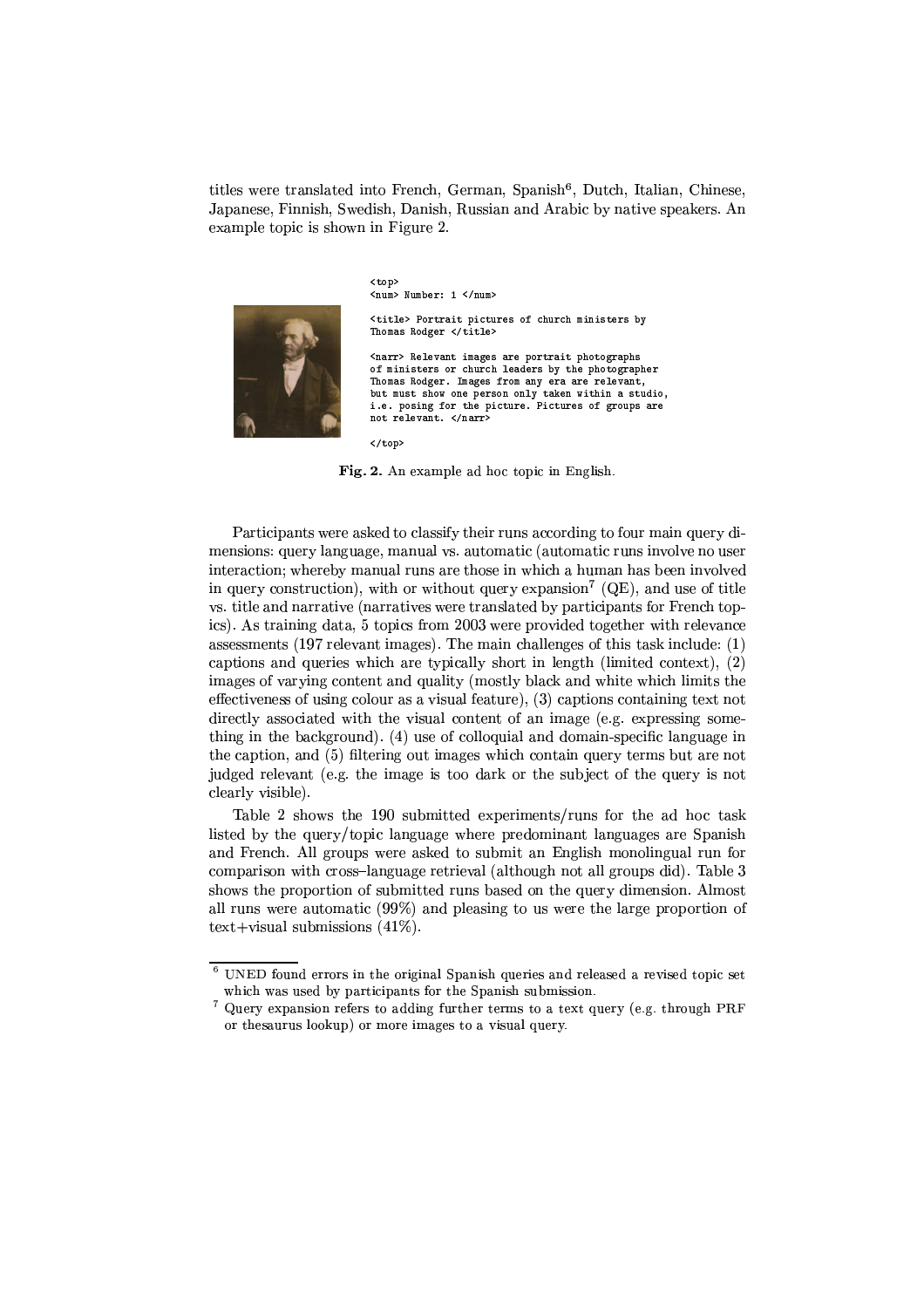| Language           | $#$ Participants $#$ Runs |    |
|--------------------|---------------------------|----|
| Spanish            | 6                         | 41 |
| English (mono) 9   |                           | 29 |
| French             | 6                         | 23 |
| German             | 5                         | 20 |
| Italian            | 5                         | 20 |
| Dutch              | 3                         | 20 |
| Chinese            | 5                         | 18 |
| Japanese           | 2                         | 4  |
| <b>Russian</b>     | 2                         | 4  |
| Swedish            | 2                         | 2  |
| Finnish            | 2                         | 2  |
| Danish             | 1                         | 1  |
| <i>Visual</i> only | 2                         | ĥ  |
|                    |                           |    |

Table 2. Ad hoc experiments listed by query/topic language.

 $\sim$ 

<u> 1989 - Johann Barn, mars ann an t-Amhain Aonaich an t-Aonaich an t-Aonaich ann an t-Aonaich ann an t-Aonaich</u>

Table 3. Ad hoc experiments listed by query dimension.

| Query Dimension #Runs      |           |
|----------------------------|-----------|
| Manual                     | $1(1\%)$  |
| Automatic                  | 189 (99%) |
| With QE                    | 135 (71%) |
| Visual only                | 6(3%)     |
| Text Only                  | 106 (56%) |
| Text +Visual               | 78 (41%)  |
| Title + Narrative $5(3\%)$ |           |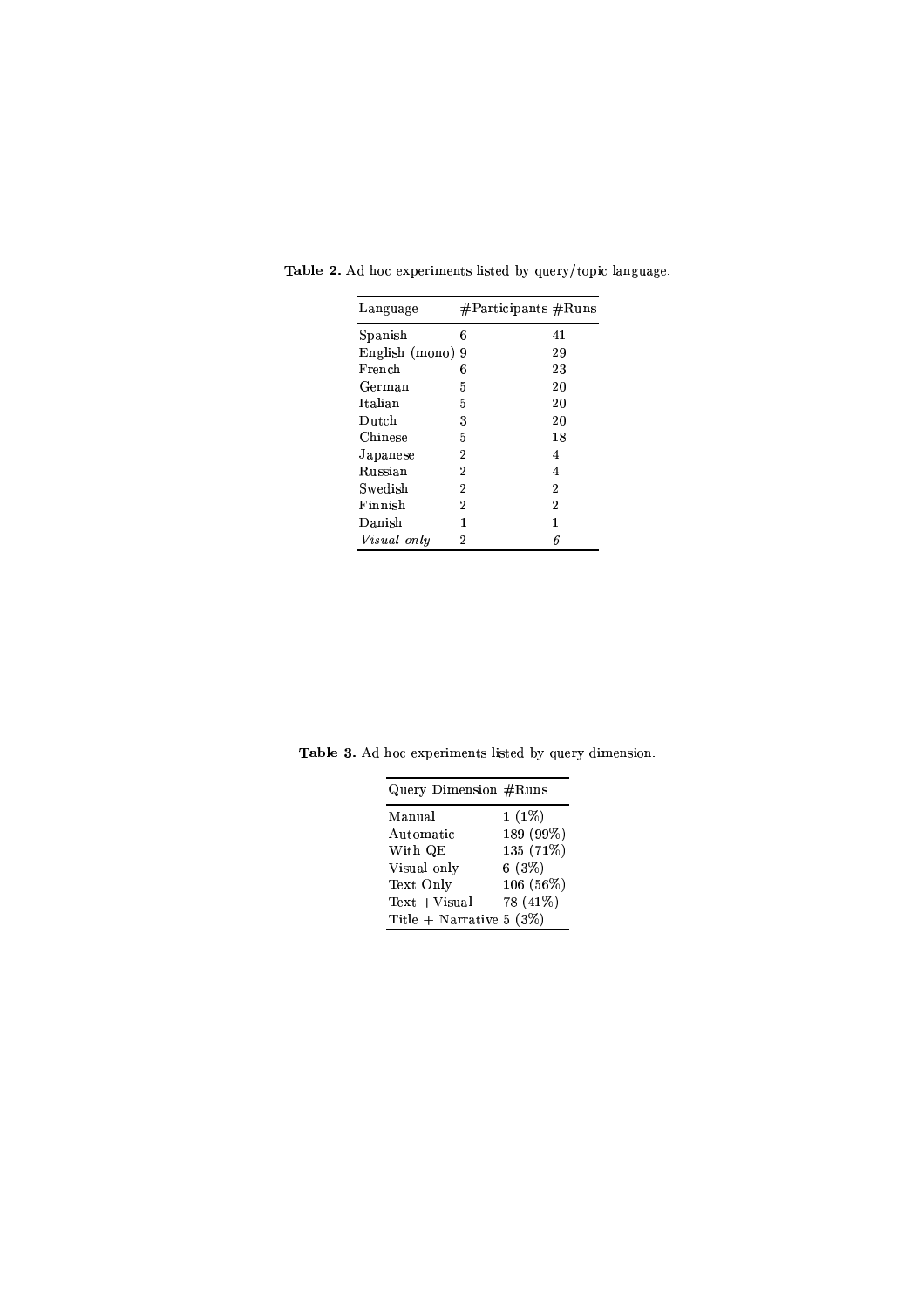#### 2.3 **Medical Retrieval from CasImage**

The use of Content-Based Image Retrieval (CBIR) systems is becoming an important factor in medical imaging research making this a suitable domain for a second ImageCLEF task. The goal being to find similar images with respect to the following features: modality (e.g. CT, radiograph or MRI), anatomic region (e.g. lung, liver or head) and radiological protocol (e.g. contrast agent or  $T1/T2$  weighting for MRI) where applicable. Identifying images referring to similar medical conditions is non-trivial and may require the use of visual content and additional semantic information not obtainable from the image itself. However, the first query step has to be visual and it is this which we test in Image-CLEF 2004. Participants were not expected to require a deep clinical knowledge to perform well in this task. Given the query image the simplest submission is to find visually similar images (e.g. based on texture and colour). However, more advanced retrieval methods can be tuned to features such as contrast and modality.

The dataset for the medical retrieval task is called CasImage<sup>8</sup> and consists of 8.725 anonymised medical images, e.g. scans, and X-rays from the University Hospitals of Geneva. The majority of images are associated with case notes, a written description of a previous diagnosis for an illness the image identifies. Case notes are written in XML and consist of several fields including: a diagnosis, free-text description, clinical presentation, keywords and title. The task is multilingual because case notes are mixed language written in either English or French (approx.  $80\%$ ). An example case notes field for description and corresponding images is shown in Figure 3. Not all case notes have entries for each field and the text itself reflects real clinical data in that it contains mixed-case text, spelling errors, erroneous French accents and un-grammatical sentences as well as some entirely empty case notes. In the dataset there are 2,078 cases to be exploited during retrieval (e.g. for query expansion). Around 1,500 of the 8,725 images in the collection are not attached to case notes and 207 case notes are empty. The case notes may be used to refine images which are visually similar to ensure they match modality and anatomic region.

Table 4. Medical experiments listed by query dimension.

| Query Dimension $#$ Runs |          |
|--------------------------|----------|
| Manual                   | 9(21%)   |
| Automatic                | 34 (79%) |
| With RF                  | 13 (30%) |
| Visual only              | 29 (67%) |
| Text +Visual             | 14 (33%) |

 $8$  See [14] and  $http://www.casimage.com/$  for more information about the CasImage collection.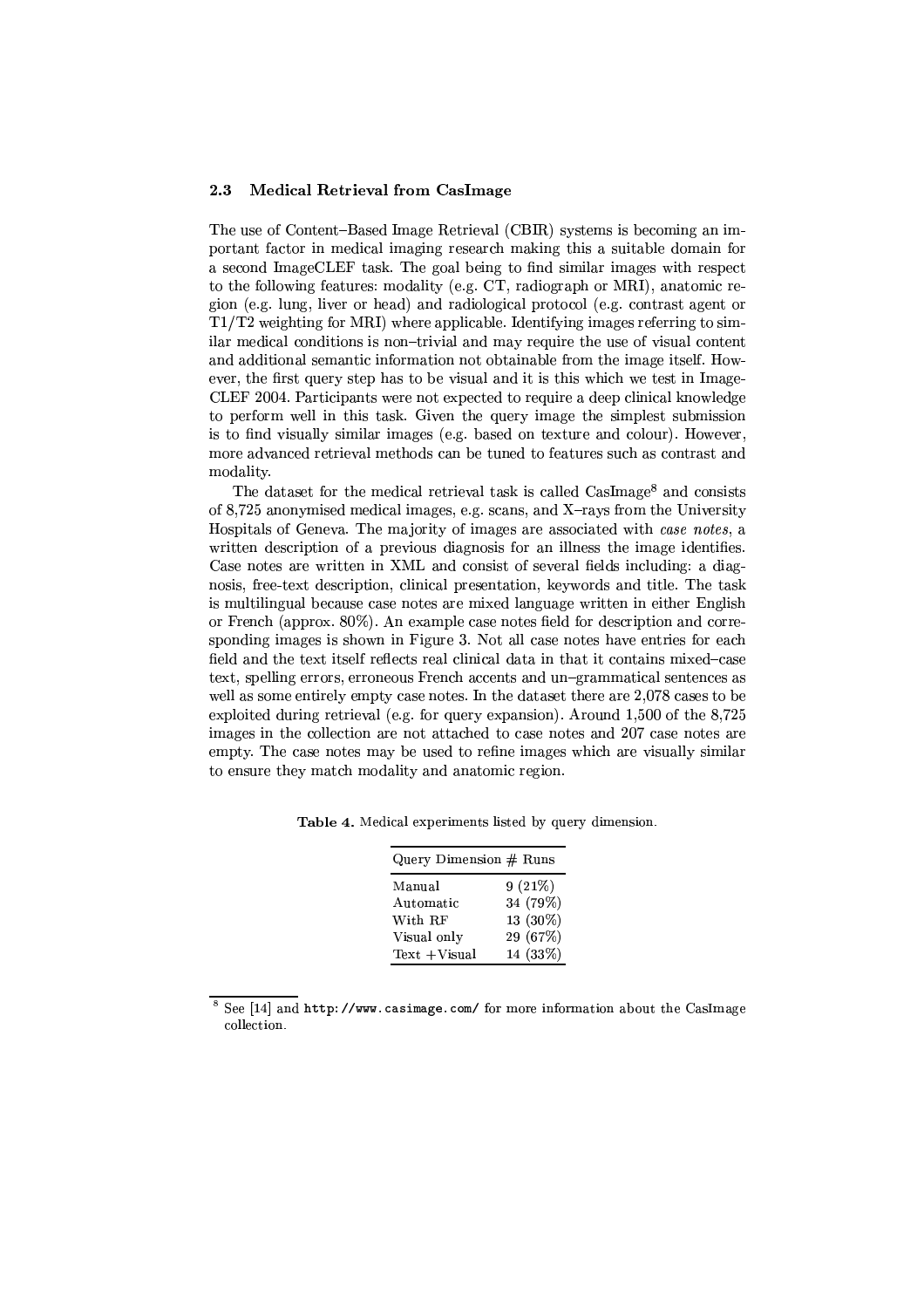

Fig. 3. An example medical case note (in French) and associated images.

For the selection of topics, a radiologist familiar with CasImage was asked to chose a number of topics (images only) that represented the database well. They corresponded to different modalities, different anatomic regions and several radiological protocols such as contrast agents or weightings for the MRI. This resulted in 30–35 images being chosen. One of the authors then used these images for query-by-example searches to find further images in the database resembling the query using feedback and the case notes and selected 26 of these for the final topic set (see  $[14]$ ,  $[13]$ ). Similar to the ad hoc task, participants were free to use any method for retrieval, but were asked to identify their runs against three main query dimensions: with and without relevance feedback, visual vs. visual+text, and manual vs. automatic. Table 4 shows submissions to the medical task categorised according to these query dimensions.

#### User-Centered Search Task  $2.4$

The user-centered search task aims to allow participants to explore variations of their retrieval system within a given scenario, rather than compare systems in a competitive environment. There are at least four aspects of a cross-language image retrieval system to investigate including: (1) how the CLIR system supports user query formulation for images with English captions, particularly for users in their native language which may be non-English;  $(2)$  whether the CLIR system supports query re-formulation, e.g. the support of positive and negative feedback to improve the user's search experience; (3) browsing the image collection; and (4) how well the CLIR system presents the retrieval results to the user to enable selection of relevant images. The interactive task is based on the St. Andrews collection with a known-item search.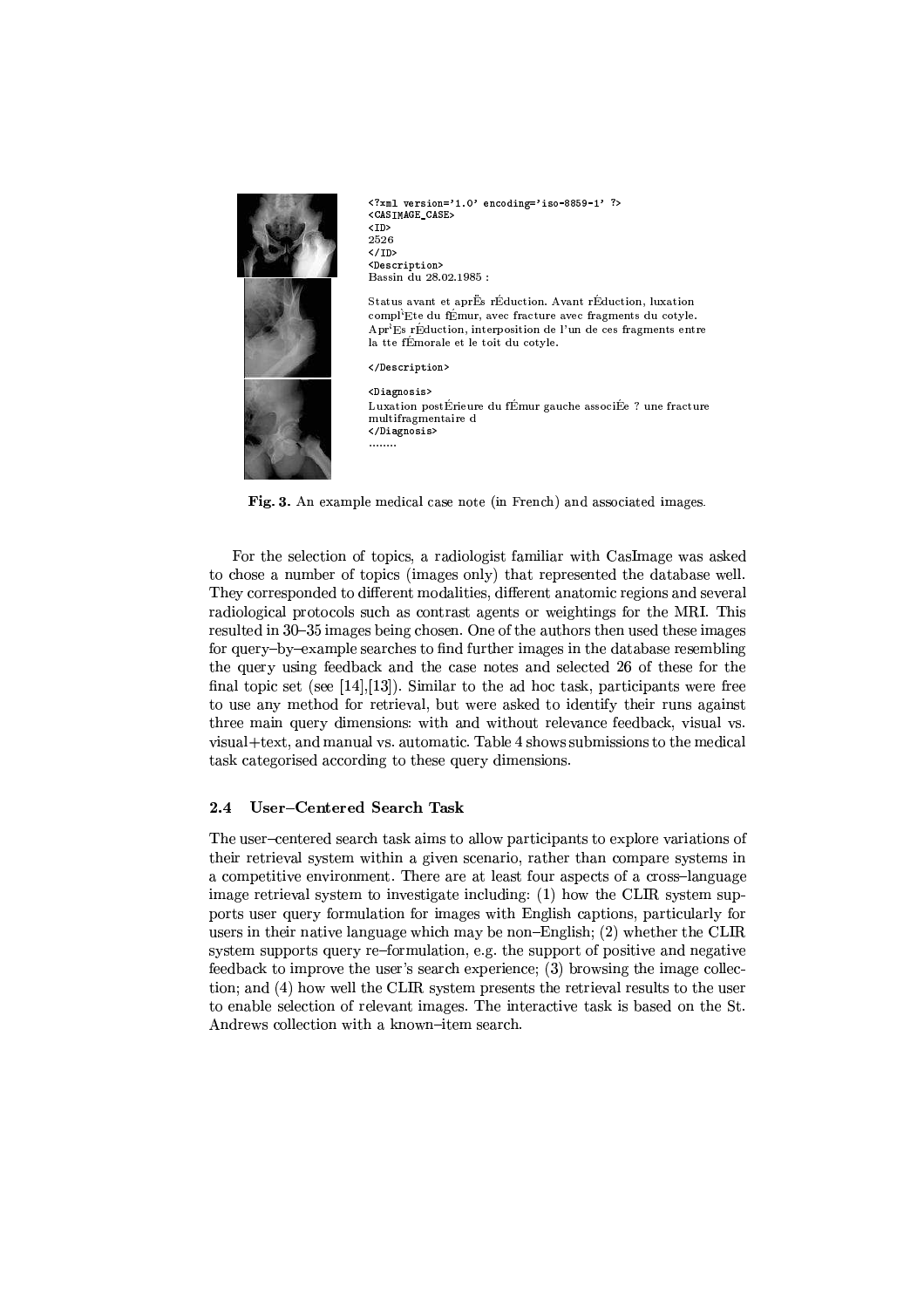Given an image from the St Andrews collection, the goal for the searcher is to find the same image again using a cross-language image retrieval system. This aims to allow researchers to study how users describe images and their methods of searching the collection for particular images, e.g. browsing or by conducting specific searches. The scenario models the situation in which a user searches with a specific image in mind (perhaps they have seen it before) but without knowing key information thereby requiring them to describe the image instead, e.g. searches for a familiar painting whose title and painter are unknown. This task can be used to determine whether the retrieval system is being used in the manner intended by the system designers and determine how the interface helps users reformulate and refine their search requests.

Participants compared two interactive cross-language image retrieval systems (one intended as a baseline) that differ in the facilities provided for interactive query refinement. For example, the user is searching for a picture of an arched bridge and starts with the query "bridge". Through query modification (e.g. query expansion based on the captions), or perhaps browsing for similar images and using feedback based on visual features, the user refines the query until relevant images are found. As a cross-language image retrieval task, the initial query is in a language different from the collection (i.e. not English) and translated into English for retrieval. The simplest approach is to translate the query and display only images to the user (assuming relevance can be based on the image only, i.e. that images are language independent), maybe using relevance feedback on visual features only, enabling browsing, or categorising the images in some way and allowing users to narrow their search through selecting these categories. Any text displayed to the user must be translated into the user's source language. This might include captions, summaries, pre-defined image categories  $etc.$ 

A minimum of 8 users (who can search with non-English queries) and 16 example images (topics) are required for this task (we supply the topics). The interactive ImageCLEF task is run similar to iCLEF 2003 using the same experimental procedure. However, because of the type of evaluation (i.e. whether known items are found or not), the experimental procedure for iCLEF 2004  $(Q\&A)$  is also very relevant and we made use of both iCLEF procedures. Given the 16 topics, participants get the 8 users to test each system with 8 topics. Users are given a maximum of 5 minutes only to find each image. Topics and systems are presented to the user in combinations following a latin-square design to ensure user/topic and system/topic interactions are minimised.

#### 3 **Evaluating Submissions**

#### $3.1$ Methodology

In this section we describe the evaluation methodology for the ad hoc and medical retrieval tasks (which is similar to ImageCLEF 2003 [3]). Submissions were assessed in the following way: (1) the top N runs (for ad-hoc  $N = 50$ ; for medical  $N = 60$ ) were extracted from each submission (190 submissions for ad hoc;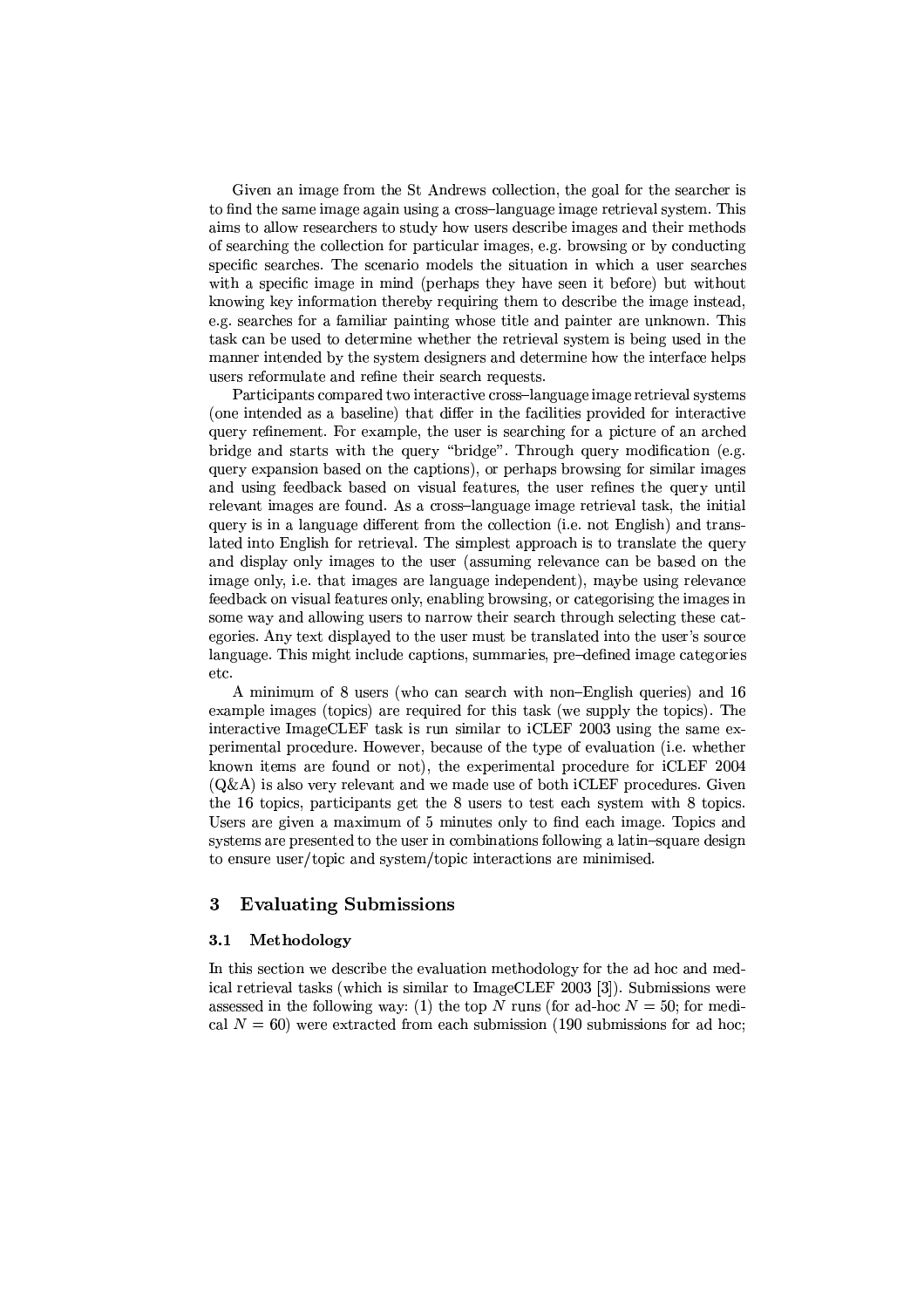43 for medical), (2) a document pool was created for each topic by computing the union overlap of submissions, (3) three sets of assessments for documents in each topic pool (images judged as relevant, partially relevant and not relevant) were obtained, (4) different sets of relevant images for each topic (called *qrels*) were computed, (5) each system run was compared against one of the sets of arels and (6) uninterpolated mean average precision was computed  $(MAP)$ . To ensure maximum pool coverage, we used Interactive Search and Judging [15] for the ad hoc task and added a set of previously identified ground truths to the medical pools.

#### $3.2$ **Relevance Assessments**

Judging whether an image is relevant or not is highly subjective (e.g. due to knowledge of the topics or domain, different interpretations of the same image and searching experience). Therefore to minimise subjectivity we obtained three sets of relevance judgements per topic and task. For the ad hoc task, relevance assessments were performed by students and staff at the University of Sheffield (each assessor given 5 topics to judge); for the medical task three scientists familiar with the CasImage collection from the University Hospitals Geneva (one radiologist, a medical doctor and a medical computer scientist) each judged all 26 topics.

An on-line system built specifically for ImageCLEF was used by assessors to judge the relevance of documents in the topic pools. No time limit was specified for carrying out assessments and judges could alter their assessments before submitting final results. A ternary relevance scheme was used by assessors consisting of relevant, partially relevant and not relevant. The partially relevant judgement was used to pick up images where the judge thought it was in some way relevant, but could not be entirely confident (e.g. the required subject is in the background of the image in the case of ad hoc retrieval).

Given three sets of assessments per topic, we used a "voting" scheme to generate sets of relevant images (qrels) based on the overlap of relevant images between assessors, and whether partially relevant images were included. For each topic the assessments were used to vote for each image in the document pool. For the medical task, all assessors were given an equal vote of 1; in the ad hoc task the topic creator was given a count of 2 and other assessors a vote of 1. We created 6 basic relevance sets based on the voting score obtained for each image:

- 1. isec-rel: images judged as relevant by all three assessors.
- 2. isec-total: images judged as either relevant or partially relevant by all three assessors.
- 3. pisec-rel: images judged as relevant by the topic creator and 1 other assessor (ad hoc) or at least two assessors (medical).
- 4. pisec-total: images judged as either relevant or partially relevant by the topic creator and 1 other assessor (ad hoc) or at least two assessors (medical).

 $9$  A version of trec\_eval from U. Massachusetts and ireval.pl from the Lemur IR toolkit distribution - http://www-2.cs.cmu.edu/~lemur/ were used for evaluation.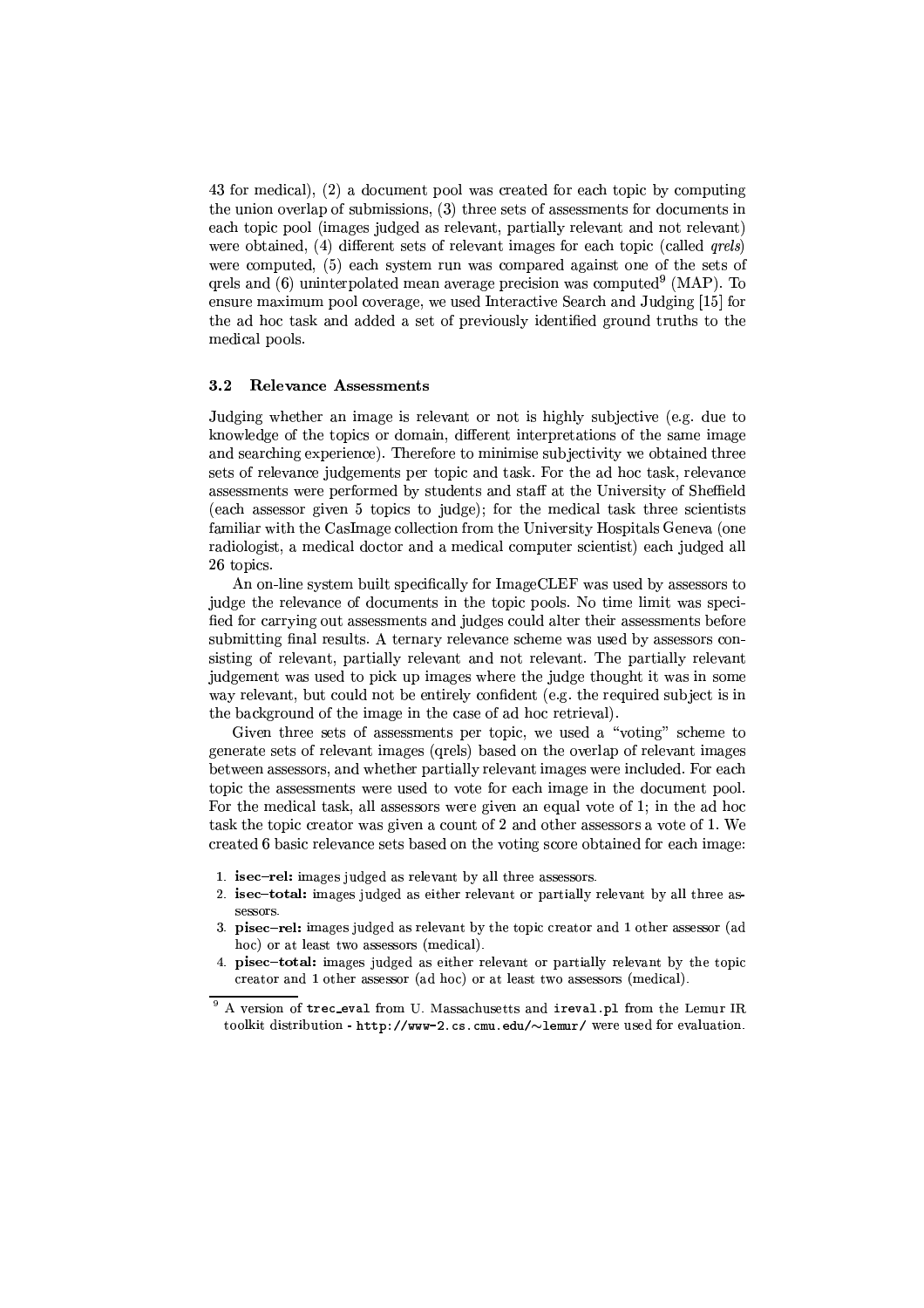- 5. union-rel: images judged as relevant by at least 1 assessor.
- 6. union-total: images judged as either relevant or partially relevant by at least 1 assessor.

Any of these grels sets can be used for evaluation, ranging from the strictest set of judgments (isec-rel) to the most relaxed (union-total). In ImageCLEF  $2004$  we used *pisec-total* as a compromise between the two extremes.

#### **Results and Main Findings** 4

#### **Bilingual Ad Hoc Retrieval Task**  $4.1$

Table 5 shows the top run for each query language (ordered by MAP) and parameters used. The %monolingual score is computed as a proportion of the highest English submission (0.5865). Excluding the English and visual results,  $45\%$  of the best runs used CBIR to complement text retrieval, and 64% used some kind of query expansion (either text-based or by adding "relevant" images to a visual query). In Table 5, 73% of runs used MT systems for translation, although statistical models trained on parallel corpora [10] and bilingual dictionaries were also used [16, 17]. Finnish is a particularly difficult language to process and results in the lowest MAP score. This was also observed in results from other CLEF tracks in 2004. Query translation proved to be the predominant translation approach, although Clough [18] combined query and document translation and found a combination of both approaches gave highest retrieval effectiveness.

Taking the top 5 runs for each language, the average MAP score for runs with QE is 0.4155. Without QE, average MAP=0.2805 ( $t = 3.255$   $p = 0.002$ ) indicating that some kind of text or visual QE based on PRF is beneficial. For runs using text-based methods only, average MAP=0.3787; for text+visual runs average MAP=0.4508 ( $t = -2.007$ ,  $p = 0.052$ ). On average it appears that combining text and visual features for ad-hoc multilingual retrieval improves effectiveness, although the results are not significant (at  $p < 0.05$ ). However, some groups did observe improvements for individual topics [17, 10] where visual features can distinguish relevant images.

Two groups submitted runs using a purely visual search which performed poorly [5,4]. We would expect this because for topics for the ad-hoc task, pure visual similarity plays a marginal role; whereas semantics and background knowledge are extremely important. A number of groups used methods to identify named entities such as photographer, date and location to try and improve retrieval by performing structured or constrained searches [8, 19, 16, 10]. Retrieval was performed by using the text or image (the exemplar image supplied by ImageCLEF) as initial query and then combining results. More often than not iterative searches would then include both text and visual retrieval methods. One of the main problems tackled by groups was how best to combine ranked lists from separate text and visual searches. Two groups experimented with using "bi-media" dictionaries where text is mapped to visual representatives showing promising further areas for research  $[10, 17]$ .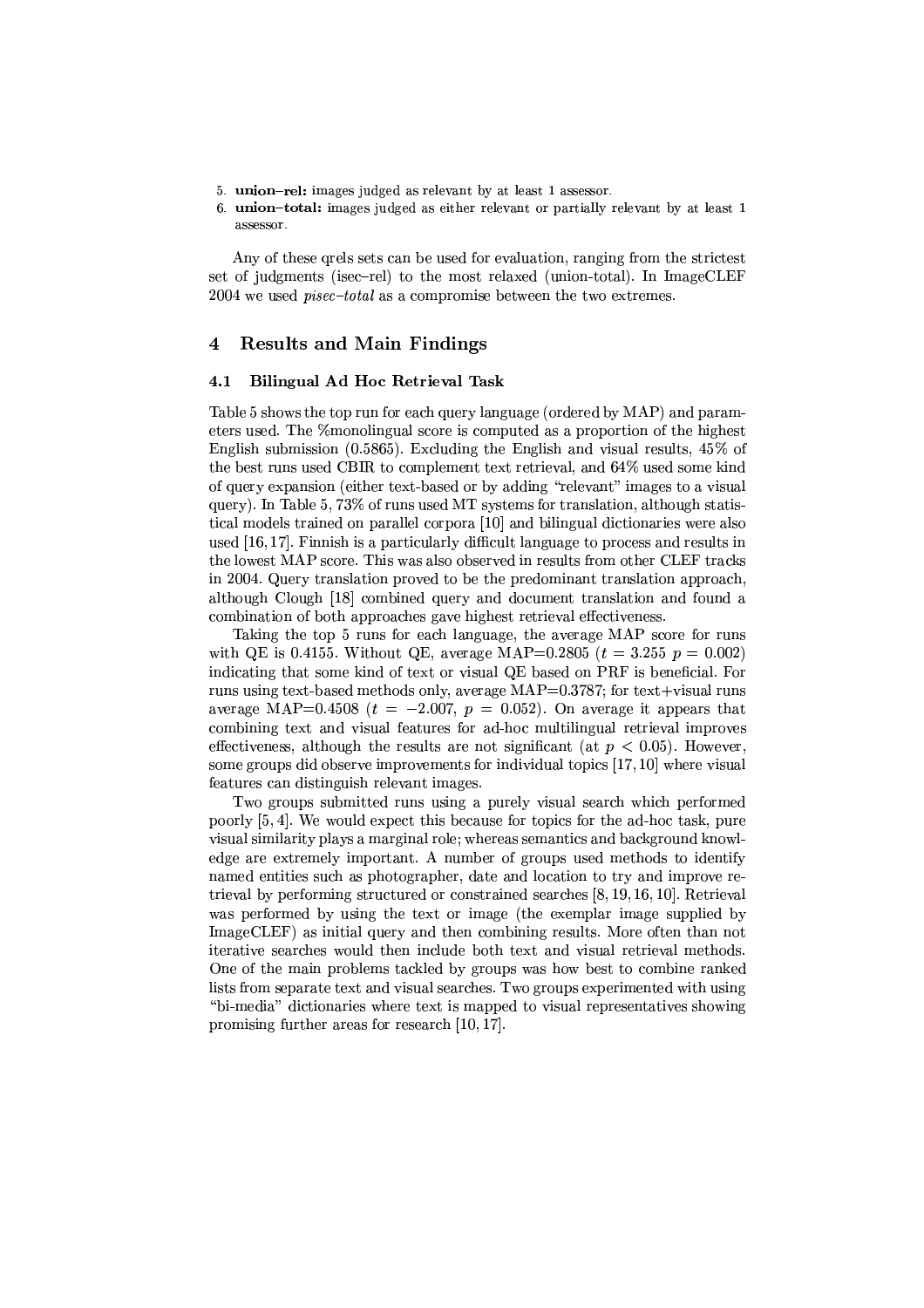Table 5. Systems with highest MAP for each language in the ad-hoc retrieval task.

| Language Group! |             | Run ID                          | MAP          | (%mono) QE Text Visual Title Narr |         |         |         |         |  |
|-----------------|-------------|---------------------------------|--------------|-----------------------------------|---------|---------|---------|---------|--|
| English         |             | daedalus mirobaseen             | 0.5865       |                                   |         | $\star$ |         | $\star$ |  |
| German          | ldcu.       | delsmgimg                       | 0.5327       | (90.8)                            | $\star$ | $\star$ | $\star$ | $\star$ |  |
| Spanish         | <b>UNED</b> | unedesent                       | 0.5171       | (88.2)                            | $\star$ | $\star$ |         | $\star$ |  |
| French          |             | montreal UMfrTFBTI              | 0.5125(87.4) |                                   | $\star$ | $\star$ | $\star$ | $\star$ |  |
| Italian         | dcu         | itlsstimg                       | 0.4379(74.7) |                                   | $\star$ | $\star$ |         | $\star$ |  |
| Dutch           | dcu         | nllsstimg                       | 0.4321(73.7) |                                   | $\star$ | $\star$ |         | $\star$ |  |
| Chinese         | ntu         | NTU-adhoc-CE-T-WE 0.4171 (71.1) |              |                                   |         | $\star$ | $\star$ | $\star$ |  |
| Russian         |             | daedalus Imirobaseru            | 0.3866(65.9) |                                   |         | $\star$ |         | $\star$ |  |
| Swedish         |             | montreal UMsyTFBTI              | 0.3400       | (58.0)                            | $\star$ | $\star$ | $\star$ | $\star$ |  |
| Danish          |             | daedalus Imirobaseda            | 0.2799(47.7) |                                   |         | $\star$ |         | $\star$ |  |
| Japanese        |             | Idaedalus Imirobaseia           | 0.2358(40.2) |                                   |         | $\star$ |         | $\star$ |  |
| Finnish         |             | montreal UMfiTFBTI              | 0.2347       | (40.0)                            | $\star$ | $\star$ | $\star$ | $\star$ |  |
| Visual          | geneva      | <b>GE</b> andrew4               | 0.0919       | (15.7)                            | $\star$ |         | $\star$ |         |  |

### 4.2 User-Centered Retrieval Task

For the interactive task, we had 2 submissions: one from I-Shou University (KIDS) and another from Michigan State University (MSU). No formal evaluation was undertaken this year. KIDS [20] tested 2 retrieval systems: a baseline system allowing users to search and refine queries with text only (T\_ICLEF), and an alternative system enabling users to refine queries using both text and based upon the colour of the target image (VCT\_ICLEF). Both systems provided text retrieval in Chinese and they found that allowing users to refine queries using a colour palate did improve retrieval effectiveness (89% of searchers found the target image if permitted to select colours compared to 56.25% without; on average a 63% reduction in time spent looking for the target image and 82% reduction in the number of retrieval iterations).

MSU [21] focused on methods of term selection for query expansion. They compared two systems in their user study: a baseline system where users were able to search for images in Chinese, refining and modifying queries using their own terms (Standard Interface) and an alternative system where 10 additional terms were suggested automatically to the user allowing them to add to and remove from existing query terms (URF). Results showed that the Standard Interface performed significantly better than URF. The main cause was found to be due to the suggestion of terms by the system which were unfamiliar with the user and hence not useful, or suggested terms not useful in identifying the target image. The results for MSU highlight some of the issues involved in interactive cross-language image retrieval when the collection is specialised like the St. Andrews collection of photographs and unfamiliar to multilingual users.

#### **Medical Retrieval Task** 4.3

Table 7 shows the results for the medical task using manual runs only (the rank position is the rank position within all runs ordered by descending MAP score). The highest MAP score is obtained for systems using both visual and text features. Based on all submissions (manual and automatic) average  $MAP=0.2882$ .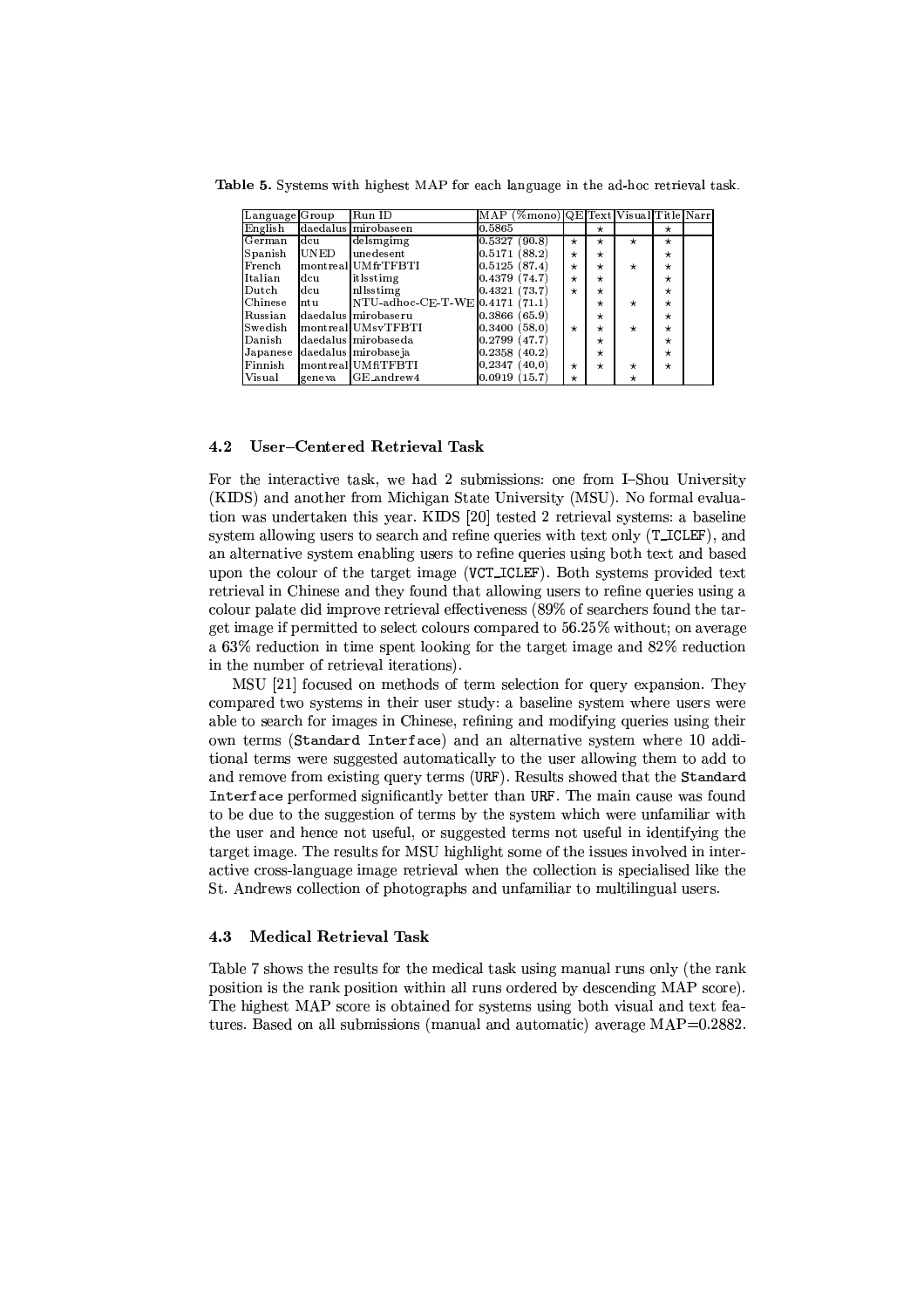For visual only submissions, average  $MAP=0.2863$ ; visual+text submissions average  $MAP=0.2922$ , although these differences are not statistically significant  $(t = 0.140, p = 0.084)$ . The kids\_run s run has low MAP due to a misconfiguration in their submission. Table 7 shows the top 10 results for the medical task using automatic runs only.

The State University of New York at Buffalo<sup>[22]</sup> achieved the highest result using both text and visual features; although University of Aachen [5] and Imperial [6] came close using visual features only (difference is not statistically significant). On average, we find that for runs using relevance feedback, average MAP=0.2675; without relevance feedback, average MAP=0.2972 ( $t = 0.805$ ,  $p = 0.337$ . It would appear that some kind of relevance feedback helps (but the average difference is not statistically significant). Still, for single systems and techniques such as manual relevance feedback, automatic query expansions and mix of textual and visual features delivered significant improvements in retrieval quality. Best overall results were obtained combining visual and textual features in manual relevance feedback queries [23].

Table 6. All results for the medical manual experiment.

| Group              | Run ID                    | MAP       | Rank With RF Visual Text |            |   |
|--------------------|---------------------------|-----------|--------------------------|------------|---|
| geneva             | $GE\_fivistex20 0.4764 1$ |           |                          | $^\star$   | ★ |
| geneva             | $GE\_rfvistex10 0.4757 2$ |           |                          | $^{\star}$ | ★ |
| geneva             | GE rfvistex1              | 0.4330 3  |                          | $^\star$   | ★ |
| geneva             | $GE_4d_4g_1$              | 0.4303 4  |                          | $^\star$   |   |
| aachen-inf i6-rfb1 |                           | 0.3938 5  | $^\star$                 | $^\star$   |   |
| KIDS               | kids_run2                 | 0.379918  |                          | $^\star$   |   |
| geneva             | GE 8d 16g rf 0.3718 12    |           |                          | $^\star$   |   |
| geneva             | GE_4d_16g_rf  0.3584 14   |           |                          | $^\star$   |   |
| <b>KIDS</b>        | kids_run3                 | 0.0843 43 |                          | $^\star$   |   |

When analysing the manual submissions, we find that the three best runs combine both visual and textual features, whereas the third and fourth use only visual searching. Low level visual features such as Gabor filters and simple grey level distributions seem to perform best. It would appear that combined systems result in better performance when including text than without, but the contribution of text retrieval should be weighted fairly low (10

When comparing several features [6], individually, the Gabor filters perform best, which are used in four out of the five best automatic systems. Still, a mixture of several features performs better as the performance of features for the various topics varies strongly. Having a topic-dependent feature selection could help improve results. Two of the top five automatic systems are based on the same visual methods but different text search strategies. This implies that even with the same visual starting point, significant differences are possible depending upon the text-retrieval strategy chosen.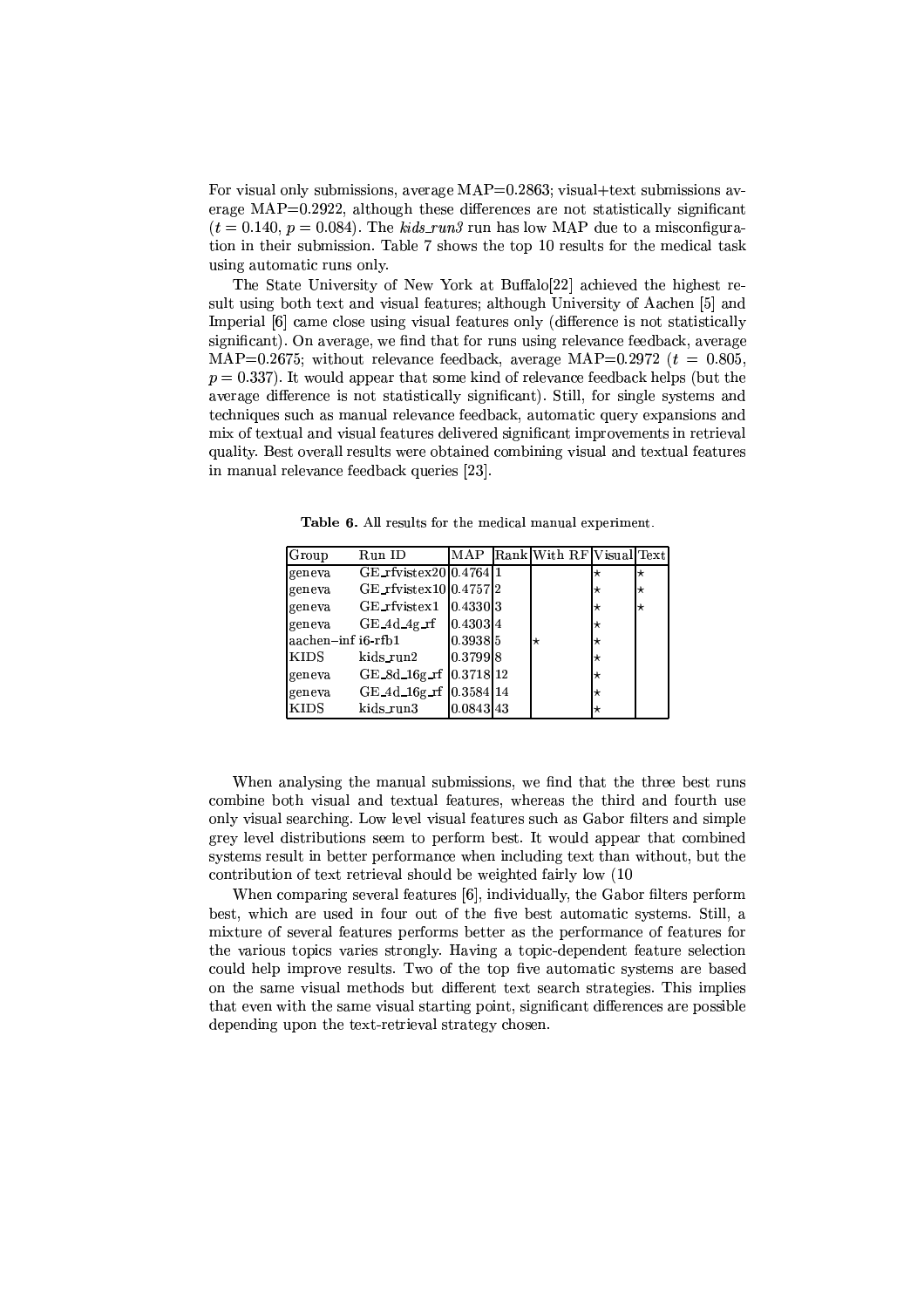Table 7. Top 10 results for the medical automatic experiment.

| Group                | Run ID                        | MAP       | Rank With RF Visual Text |          |          |
|----------------------|-------------------------------|-----------|--------------------------|----------|----------|
| Buffalo              | UBMedImTxt01 0.3904 6         |           |                          | $\star$  | $\star$  |
| aachen-inf i6-025501 |                               | 10.385817 |                          | $^\star$ |          |
|                      | imperial ic_cl04_base         | 0.3784 9  |                          | $\star$  |          |
|                      | aachen-inf $i6$ -qe $0255010$ | 0.3741 10 | $\star$                  | $^\star$ |          |
|                      | Buffalo UBMedImTxt030.3722 11 |           |                          | $^\star$ | $^\star$ |
|                      | Buffalo UBMedImTxt0200.369613 |           |                          | $\star$  | $^\star$ |
|                      | aachen-inf i6ge02100010       | 0 3535 15 | $\star$                  | $\star$  |          |
| geneva               | $GE_4g_4d_4el$                | 0.3500 16 |                          | $^\star$ |          |
|                      | geneva GE_4d_4g_vis           | 0.3499 17 | $^\star$                 | $^\star$ |          |
| KIDS                 | kids_run1                     | 0.3273 18 |                          | $^\star$ |          |

#### $\mathbf{5}$ Conclusions

#### $5.1$ **Comments from Participants**

For ImageCLEF 2005 we will take into account comments received from participants at the 2004 workshop. In general, ImageCLEF was seen as a valuable effort: it is currently the only image retrieval evaluation event and the accessibility of datasets for image retrieval evaluation including ground truths was regarded as very important.

A negative comment was the lack of training data. This can be remedied in 2005 by the provision of topics and ground truths used in 2004. Another comment was with respect to the time from the release of the topics to the time that the results had to be sent in. Several groups remarked that a shorter time frame would be better to not allow research groups to optimize their system too much for perfect results. Participants also commented on the topics and data used in the ad hoc task. The St. Andrews collection, although realistic, proved very hard to use for CBIR and topics did not involve enough use of visual features.

#### $5.2$ ImageCLEF 2005

The bilingual ad hoc task will use more general topics to provide more suitable searches for CBIR systems. We will also provide more exemplar images to enable more effective use of CBIR systems (one image is not enough for effective retrieval). The task, however, will remain predominantly text-based involving multilingual topics (where the entire topic statement is translated).

The medical image retrieval task will be performed with a larger set of images and a new set of queries. The goal will be to obtain at least one or two radiology teaching files that can be added to the current casImage database. The retrieval task will again be single images, although tests will be run using using several images as a query for case-based retrieval or by adding short multilingual texts to an image that describes visual content.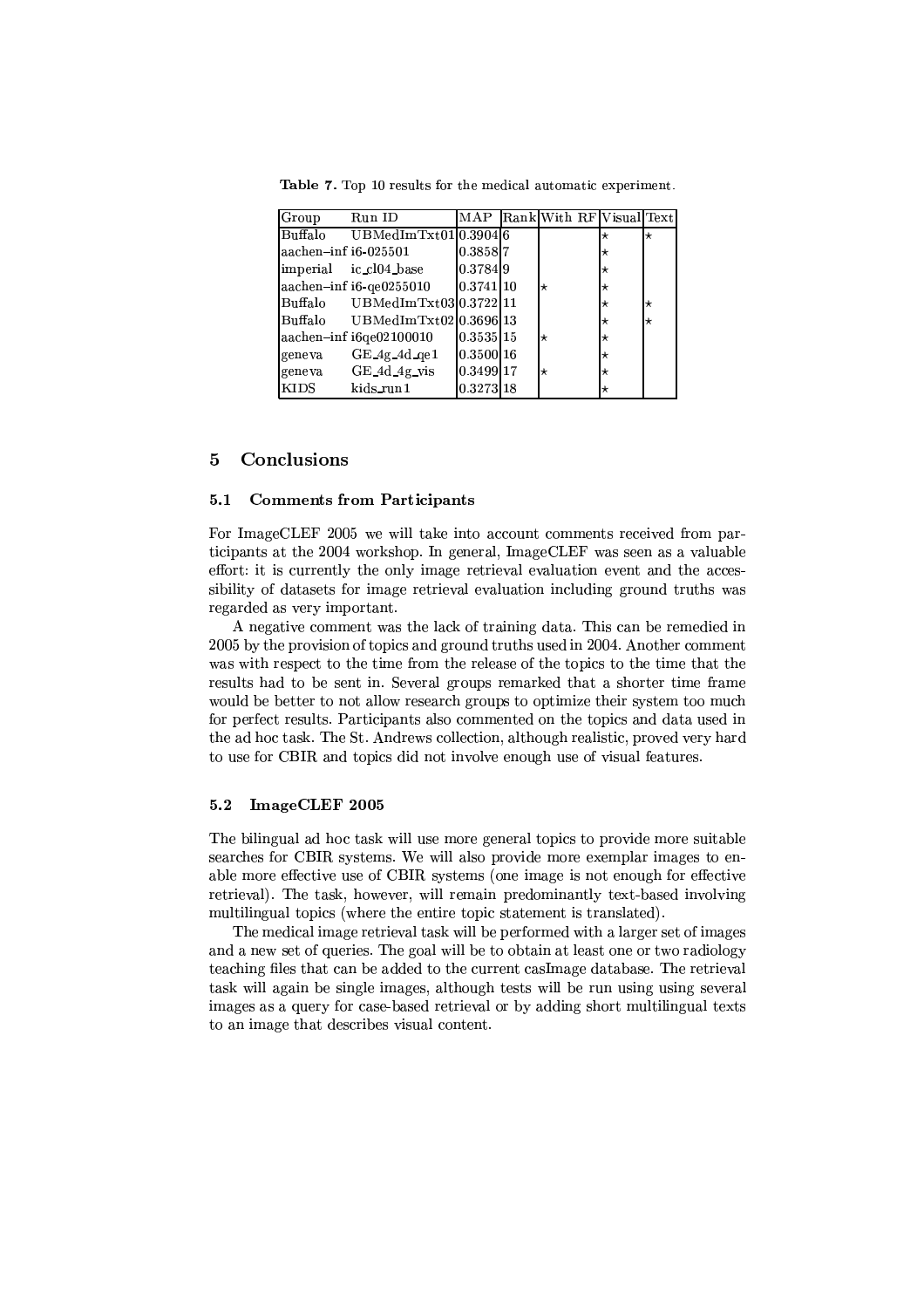A new automatic annotation task is planned for ImageCLEF 2005. This task will be similar to the medical image retrieval task based on a visual analysis of the images. It will be undertaken with help from the IRMA group<sup>10</sup> (Image Retrieval in Medical Applications) of the Technical University of Aachen. It will use a database of 10,000 images that are classified according to a four-code axis - the IRMA code. This code allows image annotation in several languages. Half of the database will be given out as training data, and then the other half given to participants for classification based on visual features in the images only. We hope this task will attract interest from the machine learning community.

#### $5.3$ Summary

In this paper we have described the ImageCLEF 2004 campaign for evaluating cross-language image retrieval. We were successful at attracting a range of groups from a variety of research backgrounds for two retrieval tasks in different domains. The ImageCLEF task was very successful this year and by encouraging the use of a CBIR system, we are able to compare systems based on a large-scale evaluation.

Participants applied a variety of methods to bridge the language and media barriers and the fact that many of the best performing systems all used a combination of visual and textual methods shows that there is a potential for improving retrieval effectiveness over any single method. Some tasks, such as the ad hoc retrieval task, are better suited to text-based image retrieval (assuming that metadata is associated with the images to be retrieved), but other tasks. such as the medical retrieval task, are naturally better suited to visual retrieval (although requiring extra information provided by associated texts to enable more advanced retrieval). Although several systems in ImageCLEF used visual and textual features together, we assume that there is still much potential for further research. Better results for one can help the other through automatic query expansion, for example. If the best visual and textual techniques are combined, we can expect optimal results.

The high participation at ImageCLEF 2004 has shown that there is a need for such an evaluation event, especially given the multilingual and multimedia environment in which current retrieval systems must operate. To create more dynamic research in the field of multi-modal visual/textual retrieval we need to attract visual and multilingual information retrieval groups for the future and promote combined submissions of different research groups.

The rather visual medical task and the rather textual ad hoc task should be complemented with tasks that are somewhere in between. This could be realised by using collections that are closer to existing CBIR evaluation collections containing colour images with a limited number of objects and themes, having more search requests which include an element of both textual and visual search, having more exemplar images and maybe also negative examples. For the medical collection we can well imagine having a short description of the image written

 $10$  http://www.irma-project.org/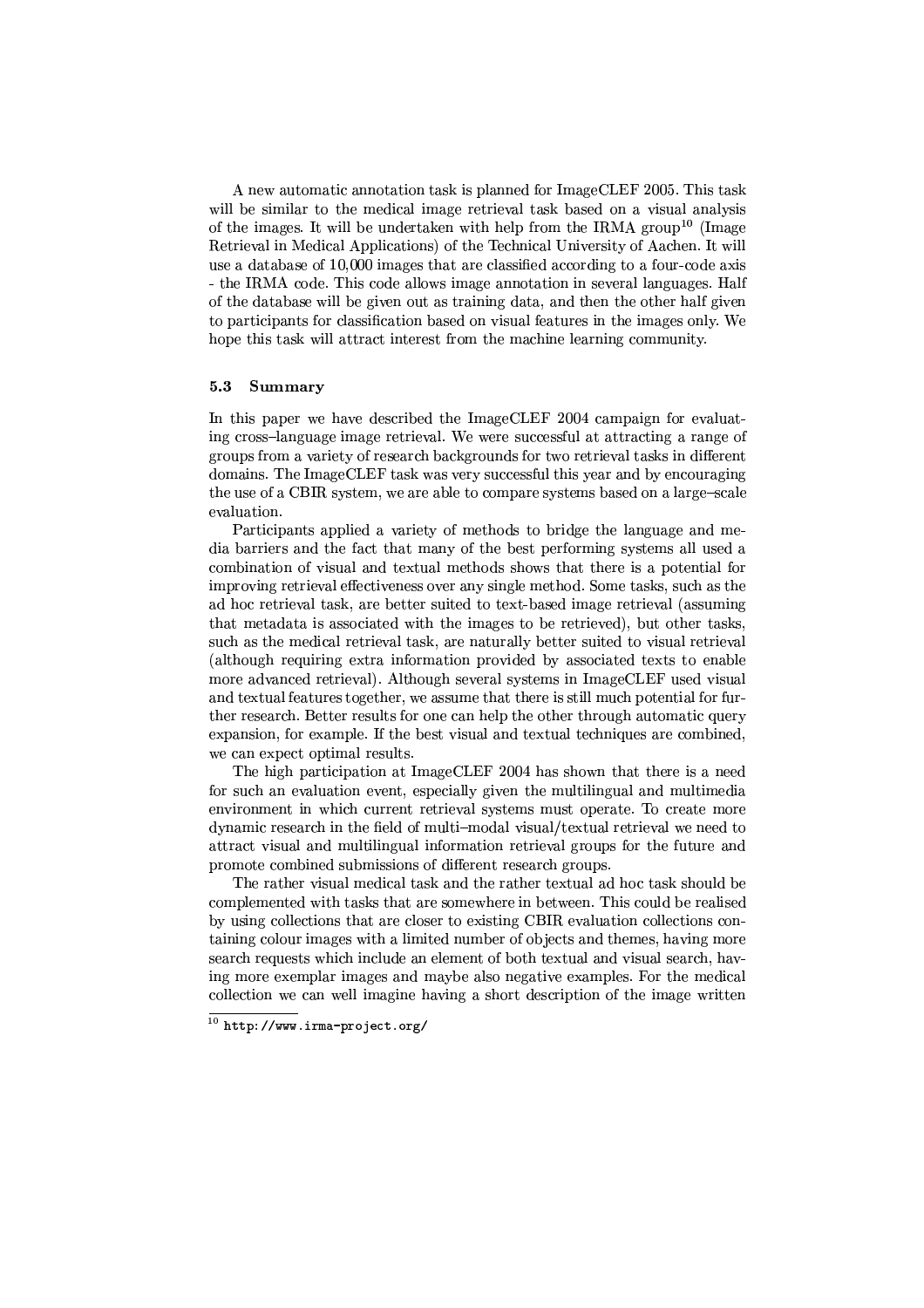by a medical doctor that can be used in addition to the image. Simple semantic retrieval tasks may also help attract further visual retrieval research groups. These could be based on the visual content of images, such as finding all images that contain sunsets or at least three faces. Another community to attract for the medical task would be the image analysis and classification community. This could be achieved through a simple classification task.

#### $\boldsymbol{6}$ Acknowledgements

We thank everyone who participated in ImageCLEF 2004 for making this such an interesting and successful evaluation. In particular we thank St. Andrews University Library (esp. Norman Reid) for use of the St. Andrews collection and University Hospitals Geneva for use of CasImage images. What makes this evaluation possible are the relevance assessments and we want to thank Hideo Joho, Simon Tucker, Steve Whittaker, Wim Peters, Diego Uribe, Horacio Saggion, Paul Fabry, and Tristan Zand. Our thanks also go out to those people involved in translating the captions including Jian–Yun Nie, Jesper Kallehauge, Assad Alberair, Hiedi Christensen, Xiao Mang Shou, Michael Bonn, Maarten de Rijke, Diego Uribe, Jussi Karlgren, Carol Peters, Eija Airio, Natalia Loukachevitch and Hideo Joho.

### References

- 1. Grefenstette, G.: Cross Language Information Retrieval. Kluwer Academic Publishers, Norwell, MA, USA (1998)
- 2. Smeulders, A.W.M., Worring, M., Santini, S., Gupta, A., Jain, R.: Content-Based Image Retrieval at the end of the early years. T-PAMI 22 No 12 (2000) 1349-1380
- 3. Clough, P., Sanderson, M.: The CLEF Cross Language image retrieval track. In: Working Notes for the CLEF 2003 Workshop, 21-22 August, Trondheim, Norway. http://clef.isti.cnr.it/2003/WN\_web/45.pdf. (2003)
- 4. Müller, H., Geissbuhler, A., Ruch, P.: Report on the ImageCLEF Experiment: How to Visually Retrieve Images from the St. Andrews Collection using GIFT. In: these proceedings. (2005)
- 5. Deselaers, T., Keysers, D., Ney, H.: FIRE Flexible Image Retrieval Engine: ImageCLEF 2004 Evaluation. In: these proceedings. (2005)
- Howarth, P., Yavlinsky, A., Heesch, D., Rüger, S.: Visual Features for Content- $6.$ based Medical Image Retrieval. In: these proceedings. (2005)
- 7. Jones, G.J.F., Groves, D., Khasin, A., Lam-Adesina, A., Mellebeek, B., Way, A.: Dublin City University at CLEF 2004: Experiments with the ImageCLEF St Andrew's Collection. In: these proceedings. (2005)
- Martinez-Fernandez, J.L., Garcia Serrano, A., Villena, J., Mendez Saenz, V.: MIR-8. ACLE approach to ImageCLEF 2004: merging textual and content-based image retrieval. In: these proceedings. (2005)
- 9. van Zaanen, M., de Croon, G.: FINT: Find Images aNd Text. In: these proceedings.  $(2005)$
- 10. Alvarez, C., Oumohmed, A.I., Mignotte, M., Nie, J.Y.: Toward Cross-Language and Cross-Media Image Retrieval. In: these proceedings. (2005)